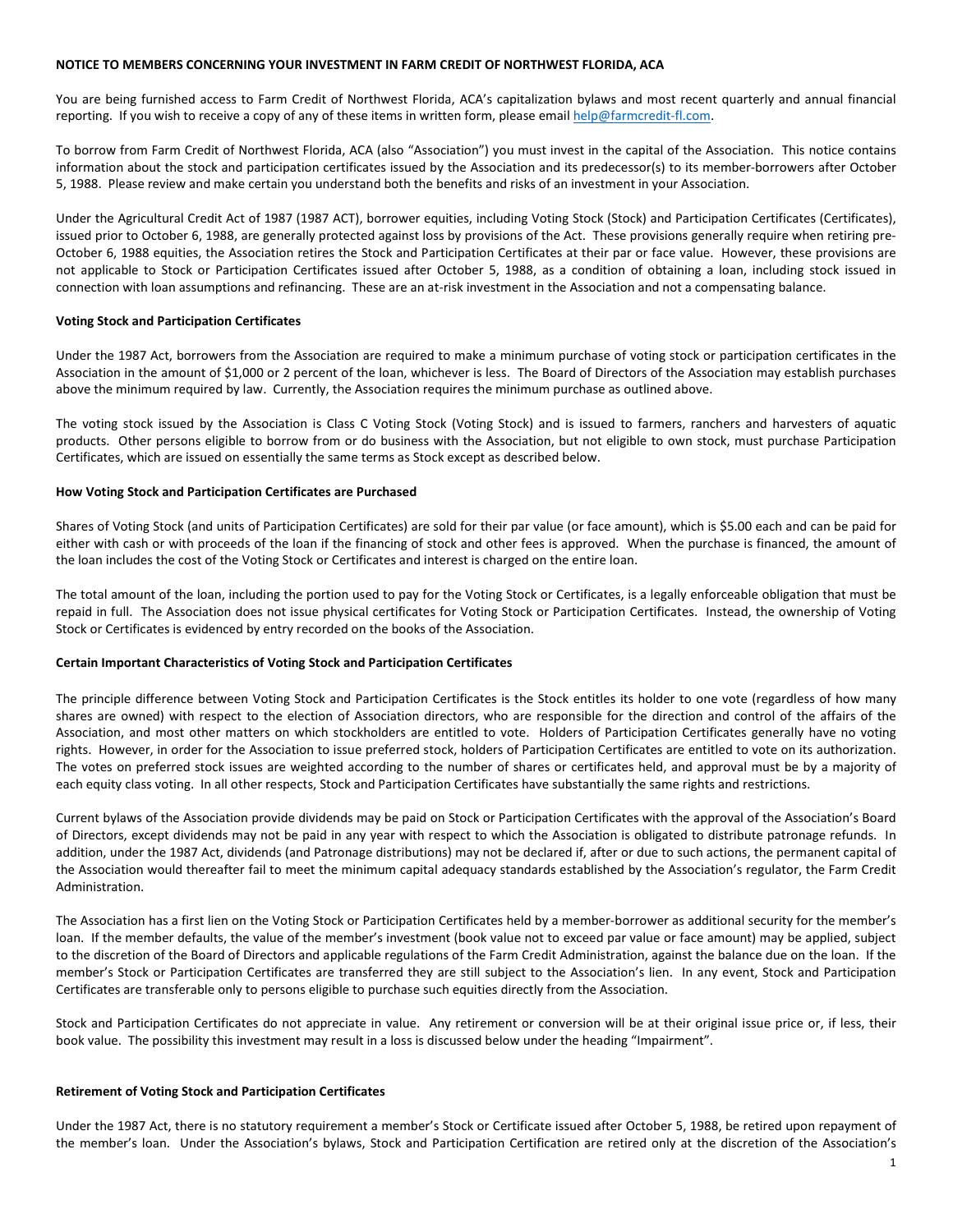Board of Directors. Stock is retired at the lower of book value or par value, while Participation Certificates are retired at the lower book value or face value amount. Book value will be determined in accordance with generally accepted accounting principles (GAAP).

In addition, under the 1987 Act, the Association is prohibited from retiring Voting Stock or Participation Certificates if such retirement should result in the Association's failure to satisfy the minimum capital adequacy standards established by the Farm Credit Administration.

If you do not borrow from the Association during the two years following repayment of your loan, and if your Voting Stock is not otherwise retired, it will be converted into non-voting stock.

# **Impairment**

Your ownership of Voting Stock or Participation Certificates in your Association is an at-risk investment and is not a compensating balance. It is subject to certain risks that could result in a partial or complete loss of the investment. You are responsible for repayment of the entire amount of your loan, including the amount borrowed to pay for your Stock or Certificates regardless of the value of your Stock or Certificates.

These risks include:

- Loan losses experienced by the Association because of inadequate evaluation of credit risks or adverse trends in agriculture, such as loss of international markets, over-production, weather conditions or disease.
- Increases in the amount of nonaccrual loans and properties acquired from borrowers reducing the Association's revenues.
- Impairment of the Farm Credit Bank's (Bank) stock owned by the Association due to the loan losses and operating expenses of the Bank, or the Bank's joint and several liability on System wide debt securities issued by other Banks in the national Farm Credit System.

As a result of these or any other risks, the capital of the Association could become impaired. Impairment means the book value of the Voting Stock or Participation Certificates has declined below par value (or face amount), which is \$5.00 per share or unit. So long as the capital of an Association is impaired, its members would receive less upon retirement than they had paid for their Stock or Certificates. If the Association were liquidated at a time when its capital is impaired, holders of Voting Stock or Certificates would receive less than the par value or face amount of their investment and may suffer a total loss of their investment in the Association. However, in any event, member-borrowers would remain liable for the full amount of their loan from the Association, including the portion used to pay for the purchase of Stock or Certificates, without the right of offset.

Of course, the Association will take all feasible action to prevent its capital from becoming impaired. Farm Credit System Associations and banks maintain loss reserves and surplus accounts to protect against this possibility.

The 1987 Act also provides a mechanism for providing financial assistance to distressed Associations and Banks. The mechanism is described in the Association's latest Annual Report. However, the assistance mechanism in the 1987 Act does not guarantee members Stock and Participation Certificates issued after October 5, 1988 will be protected. Therefore, members are advised to review the financial statements of the Association and of the Farm Credit Bank and other available information about the Farm Credit System. Copies of the Farm Credit Bank's Annual and Interim Reports to Investors are available from the Association upon request.

The Association presently meets minimum capital standards as established in Farm Credit Administration Regulations.

The Association's Board of Directors is not aware of any reason that would result in the Association not meeting the capital standards established by the Board or the minimums established by Farm Credit Administration on the next patronage distribution date.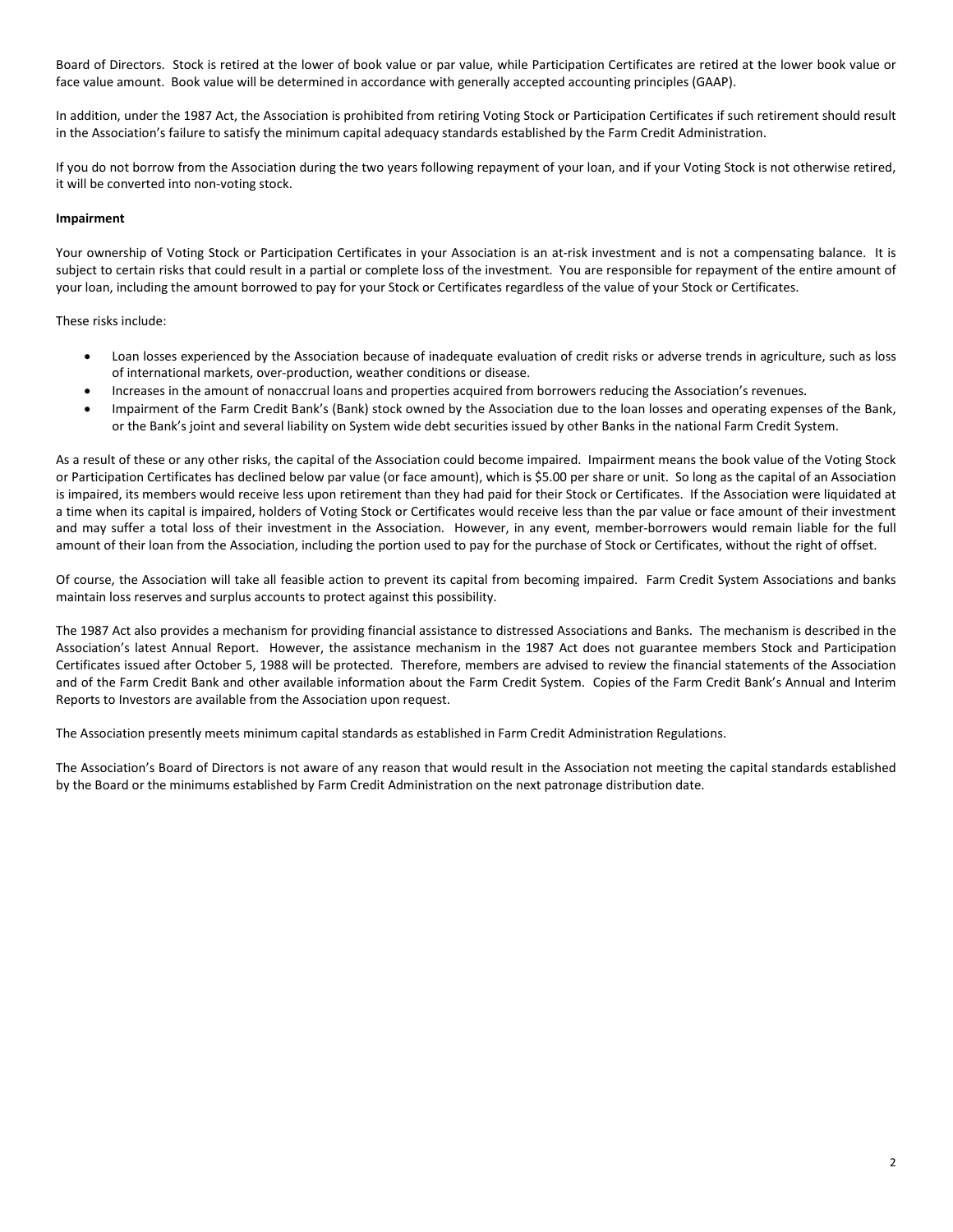#### **ARTICLE VII – CAPITAL STOCK AND PARTICIPATION CERTIFICATES**

#### **700. Authorization, Classes, Par or Face Value**

The Association is authorized to issue and have outstanding Class A Preferred, Class A Common Stock, Class B Common Stock, Class C Common Stock and Class D Preferred Stock, and Class B and Class C Participation Certificates, each in such amount as specifically provided herein, or, if no amount is specifically so provided, in such amount as may be necessary to conduct the Association's business. The features of these classes are summarized in the Features of Equities table at the end of these Bylaws.

Class A Common Stock, Class B Common Stock and Class B Participation Certificates shall be issued only

- (a) pursuant to the Capitalization Plan, and
- (b) to Members who, immediately prior to the FCA's issuance of an agricultural credit association charter to the Association, held equities in the Association's predecessor production credit association and/or Federal land bank association having the same respective designations.

# Other classes of equity

- (a) shall be issued as provided in the preceding sentence, or
- (b) may be issued as provided in Section 720.

Each share of stock (common and preferred) and unit of participation certificates shall have a par or face value of \$5.00. Fractional shares of stock or units of participation certificates shall not be issued. Except as to Class A Common Stock, Class B Common Stock and Class B Participation Certificates, all transfers, exchanges, conversions, and retirements of stock and participation certificates shall be at book value not to exceed par. Equities shall vote in accordance with Section 350 hereof.

Thus, among other things,

- (a) each new issuance of preferred stock is subject to the approval of a majority of the shares of each class of equities affected by the preference, voting as a class, whether or not otherwise authorized to vote, and
- (b) no Voting Stockholder is entitled to cumulate votes.

#### **710. Ownership and Form of Issuance**

Evidence of ownership of capital stock and participation certificates may be by book entry or in definitive form as determined by the Board, except that stock issued to a Farm Credit System institution, may be by book entry or in definitive form as prescribed by the stockholder. Unless otherwise directed by the Board, all classes of equity will be issued in book entry form and ownership shall be confirmed by the Association upon the request of the holder. The Association shall be its own transfer agent in all matters relating to its capital stock and participation certificates.

# **720. Issue, Rights, Preferences and Limitations**

# **720.1. Class A Non-Voting Stock**

- (a) Class A Preferred Stock may be retired only at the discretion of the Board. Class A Preferred Stock shall have preference as to dividends (Section 850). Ownership of Class A Preferred Stock provides no voting rights. Dividends on Class A Preferred Stock are non-cumulative. Subject to part (a) of the last sentence of Section 700 hereof, stock of this class may be issued;
	- (1) to the FCB;
	- (2) in such amounts and to such persons as may be permitted under a plan adopted by the Board;
	- (3) for allocated surplus distributions (Section 830), dividend payments (Section 850), and patronage distributions (Section 860); and
	- (4) in exchange for Class A Common Stock, Class C Common Stock or Class C Participation Certificates converted pursuant to the provisions of Section 740 of these Bylaws and/or Section 4.3A(c)(l)(E)(ii) of the Act.

Only persons to whom Class A Preferred may be issued may own such Class A Preferred. There shall be no preference as between Class A Preferred and Class D Preferred in respect of distributions or liquidation or other matters.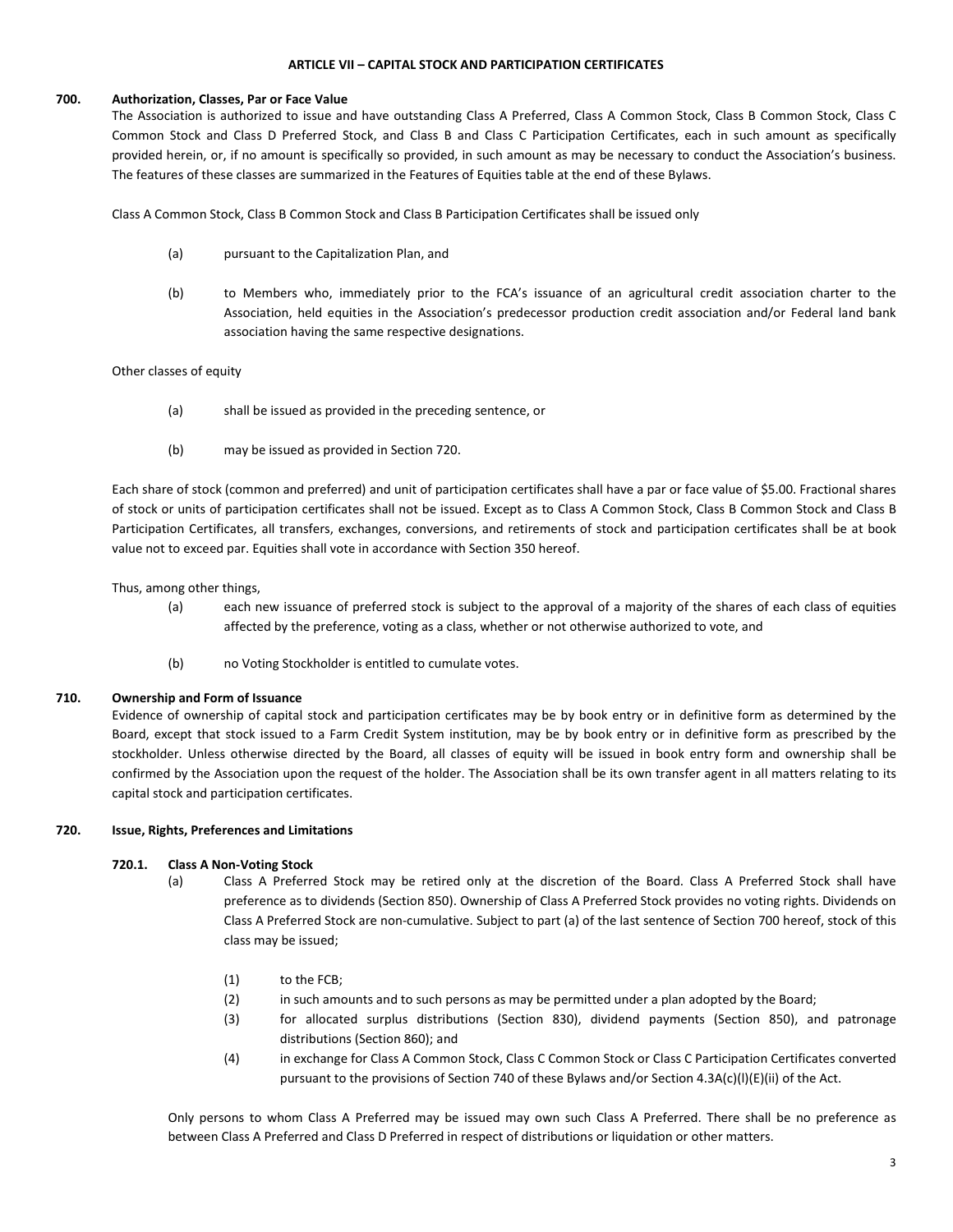(b) Class A Common Stock shall be retired at its par value. Ownership of Class A Common Stock provides no voting rights. Shares of Class A Common Stock may be exchanged for shares of Class A Preferred Stock on a one-for-one basis. Since such exchange constitutes a distinct investment decision by the borrower, the Association will, in connection with each such exchange, furnish the borrower with disclosure comparable to the disclosure, pursuant to Section 615.5250(d) of the Regulations, that is supplied to new borrowers. Class A Common Stock may only be issued to and owned by those borrowers who held Class A Common Stock in the Association's predecessor production credit association (Northwest Florida Production Credit Association) immediately prior to the issuance of the amended and restated charter of such association.

# **720.2. Class B Common Stock**

Class B Common Stock does not confer voting rights. It shall be retired at its par value. Class B Common Stock may be issued to and owned by only those borrowers who held Class B Common Stock in the Association's predecessor Federal land bank association and/or production credit association (Northwest Florida Federal Land Bank Association and Northwest Florida Production Credit Association) immediately prior to the issuance of the amended and restated charter of such production credit association.

# **720.3. Class C Common Voting Stock**

Class C Common Stock shall be issued as follows: New borrowers who are eligible to become owners of voting stock (pursuant to the Act and Regulations) must purchase, at the time of the first loan disbursement from the Association, PCA and FLCA, the number of shares of Class C Common Stock determined by the Board to be necessary to contribute to the adequate capitalization of the Association. This amount of stock shall not be less than the lower of the following amounts:

- (1) two hundred (200) shares (\$1,000 par value); or
- (2) one (1) share for each \$250.00 (or fraction thereof) of the amount of the loan.

The amount required to be purchased shall not be greater than 10 percent of the loan amount; however, the Board may require new borrowers to purchase more stock if the Association is deemed not to be in compliance with the capital requirements of the Act and Regulations.

Only persons to whom Class C Common Stock may be issued may own such Class C Common Stock. Owners of Class C Common Stock have voting rights as provided in Section 350. Class C Common Stock may be retired only at the discretion of the Board. Dividends on Class C Common Stock shall be non-cumulative.

*Modified April 26, 2019*

# **720.4. Participation Certificates**

# **720.4.1. Class B Participation Certificates**

Class B Participation Certificates may only be owned by those borrowers who held Class B Participation Certificates in the Association's predecessor Federal land bank association and/or production credit association (Northwest Florida Federal Land Bank Association and Northwest Florida Production Credit Association) immediately prior to the issuance of the amended and restated charter of such production credit association. Class B Participation Certificates do not confer voting rights. They shall be retired at face value.

# **720.4.2. Class C Participation Certificates**

Class C Participation Certificates shall be issued to (and may be owned only by) borrowers who are not eligible to become owners of voting stock (as defined in Section 720.3). New borrowers who are not eligible to become owners of voting stock must purchase, at the time of the first loan disbursement, the number of Class C Participation Certificate units determined by the Board to be necessary to contribute to the adequate capitalization of- the Association; provided, however, that the amount to be purchased shall not be less than nor more than the amount of stock required to be purchased by those borrowers who are eligible to purchase Class C Common Stock. Class C Participation Certificates do not confer voting rights.

#### *Modified April 26, 2019*

- **720.4.3.** Class C Participation Certificates may be issued to borrowers or applicants who are:
	- (a) rural residents, to capitalize rural housing loans;
	- (b) persons or organizations furnishing farm-related services to capitalize their loans; and/or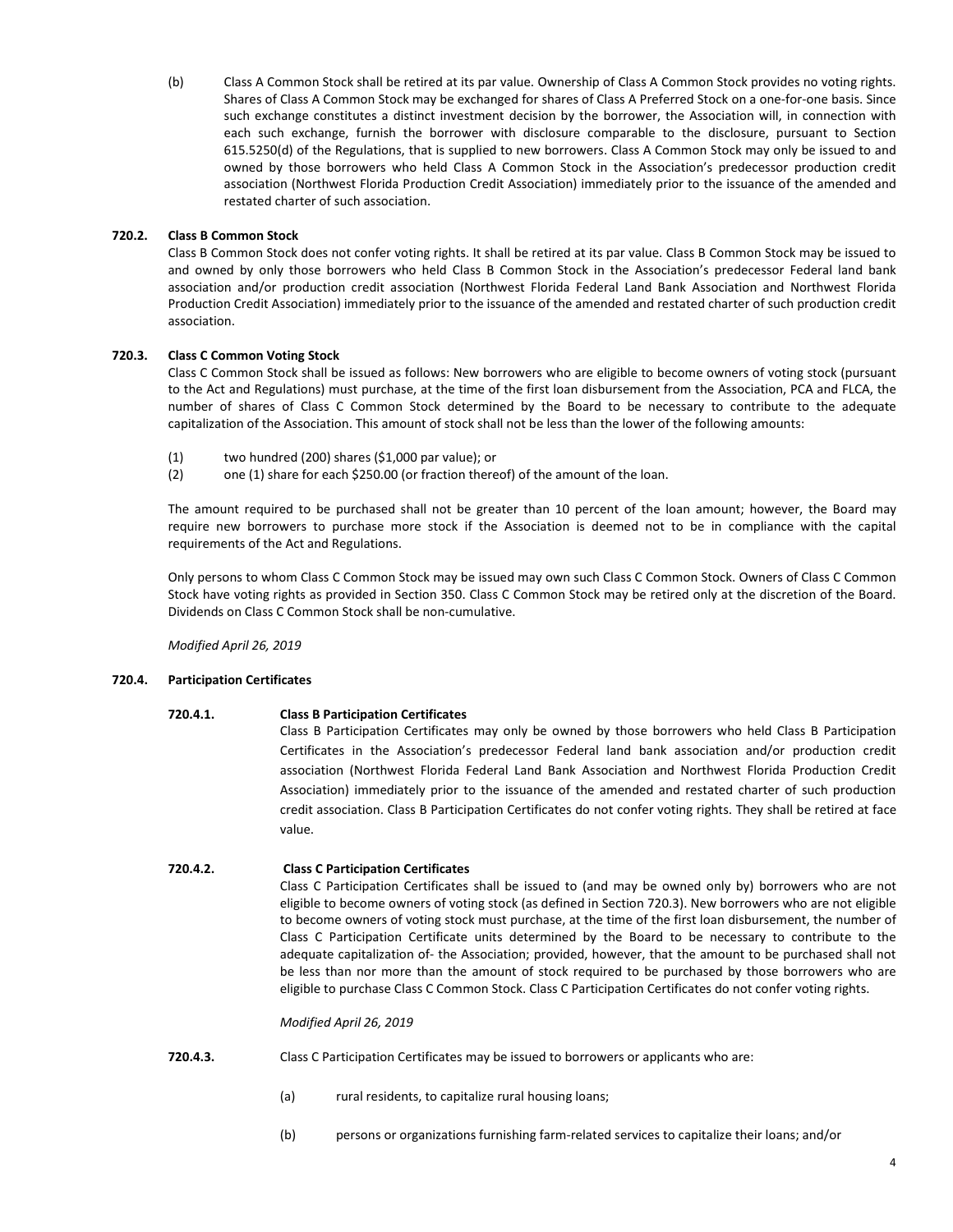- (c) other persons or organizations who are eligible to borrow from the Association or participate in Association loans but who are not eligible to hold voting stock (as defined in Section 720.3).
- **720.4.4.** Class C Participation Certificates may be issued for allocated surplus distributions (Section 830), dividend payments (Section 850), and patronage distributions (Section 860).
- **720.4.5.** Class C Participation Certificates may be issued to any person who is not a stockholder but who is eligible to borrow from the Association, for the purpose of qualifying such person for technical assistance, financially related services, and/or leasing services offered by the Association.
- **720.4.6.** Class C Participation Certificates shall be retired at the sole discretion of the Board. Dividends on Class C Participation Certificates shall be non-cumulative.

#### **720.5. Class D Preferred Stock**

Subject to part (a) of the last sentence of Section 700 hereof, up to \$25 million of Class D Preferred Stock may be issued to such persons or investors (and may be 32

owned by such persons or investors) as may be permitted under a plan adopted by the. Board. Class D Preferred Stock may be retired only at the discretion of the Board. Class D Preferred Stock shall have such terms and dividend rate as may be determined by the Board. Class D Preferred Stock shall confer no voting rights and shall have preference as to dividend(s) (Section 850). Dividends on Class D Preferred Stock shall be non-cumulative. There shall be no preference as between Class A Preferred and Class D Preferred with respect to distributions or liquidation or other matters.

#### **720.6. Transfer of Equities in Lieu of Purchase**

The requirements, set forth in preceding subsections of this Section 720 for borrowers to purchase Association stock or participation certificates at the time loans are made to such borrowers, apply only when the capital adequacy requirements applicable to the Association (as provided in the Act and Regulations) are not met. At all other times, the requirements of this Section 720 for borrowers to purchase stock or participation certificates at the time loans are made to such borrowers may be met either through purchase from the Association or through transfer of such stock or participation certificates from authorized holders thereof.

#### **725. Loans Designated for Sale or Sold Into the Secondary Market**

Notwithstanding any other provision of these Bylaws, no voting stock or participation certificate purchase requirement shall apply with respect to a loan that is made on or after February 10, 1996, and is designated at the time made for sale into a secondary market; provided that, if a loan designated for sale into a secondary market is not sold within 180 days following the date of such designation, the voting stock or participation certificate purchase requirement otherwise applicable to the loan in the absence of this bylaw provision shall apply.

Notwithstanding any other provision of these bylaws, all outstanding voting stock or participation certificates held by a borrower with respect to a loan shall be retired if (I) the loan is made prior to February 10, 1996, it is sold into a secondary market, and the permanent capital of Association would not, after or due to such retirement, fail to meet the applicable minimum capital adequacy standards established to the Act or Regulations; or (II) the loan is made on or after February 10, 1996, it is designated at the time made for sale into a secondary market, it is sold into such market after the 180 day period beginning on the date of such designation, and the permanent capital of this Association would not, after or due to such retirement, fail to meet the applicable minimum capital adequacy standards established by the Act or Regulations. Such retirement shall be effected within ninety (90) days of the sale of the loan.

# **730. Transfer**

Classes A Preferred and D Preferred, Classes A Common, B Common and C Common, and Classes B and C Participation Certificates may be transferred to persons or entities eligible to purchase or to hold such stock or participation certificates as enumerated in Sections 700 and 720, subject to the following conditions:

- (a) transfer shall not be effectuated prior to notification of and acknowledgment by the Association, if no indebtedness is due by the transferor to the Association; and
- (b) transfer shall not be effectuated prior to notification of and written consent of the Association if indebtedness is due by the transferor to the Association.

#### **740. Conversion**

**740.1.** Shares of Class A Preferred and Class D Preferred may be converted to a like amount of Class C Common Stock or Class C Participation Certificates by those holders eligible to borrow from the Association at the time of the first loan disbursement.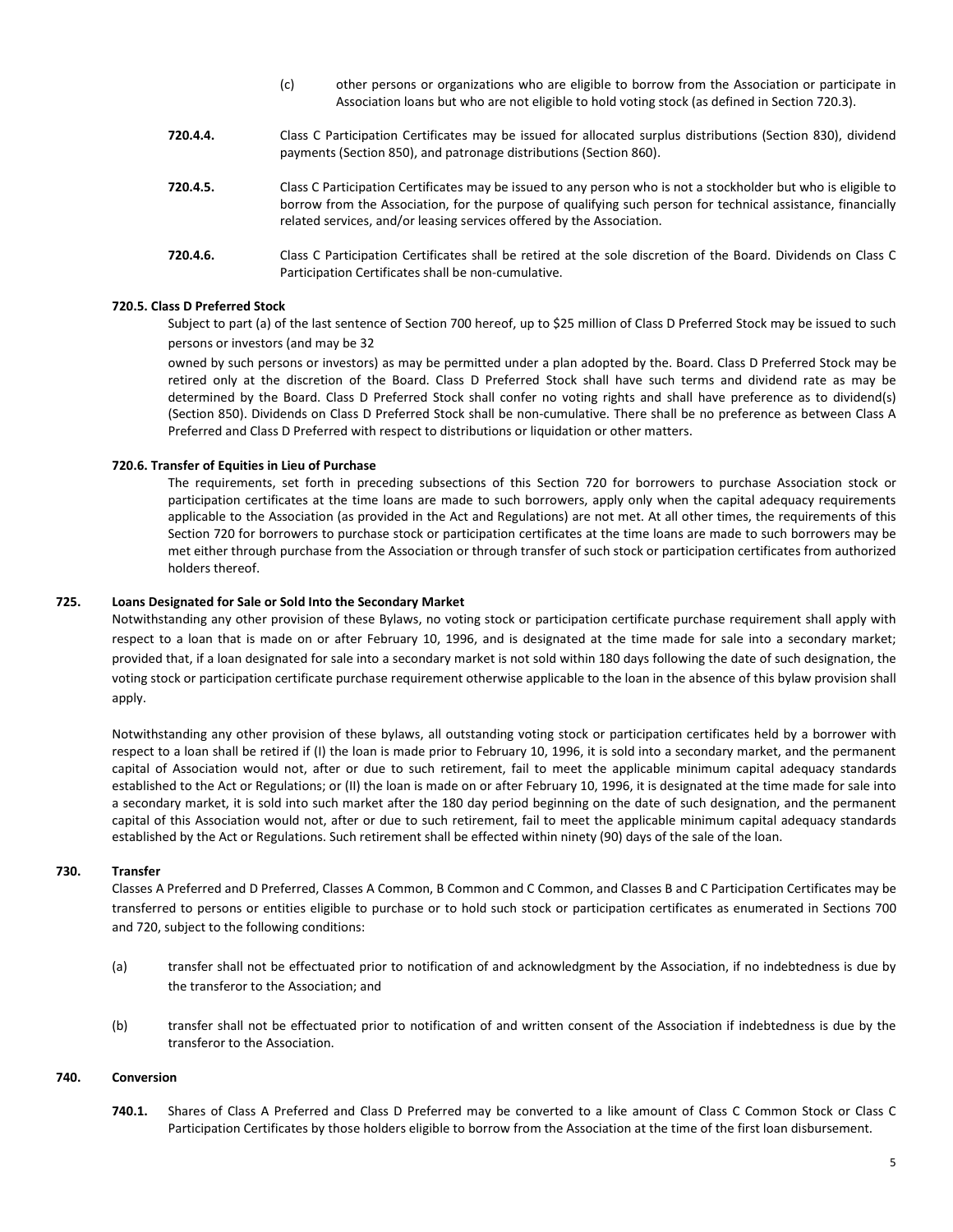- **740.2.** Class C Stock or Class C Participation Certificates shall automatically be converted to Class A Preferred Stock within two years after the holder ceases to be a borrower, as determined by the Board. Since such conversion will be treated as a distinct investment decision by the borrower, the Association will, in connection with such conversion, furnish the borrower with disclosure comparable to that which is supplied to new borrowers.
- **740.3.** Class A Common Stock issued and outstanding may be converted to Class A Preferred Stock at the option of the holder of such Class A Common Stock. Since such conversion is a distinct investment decision by the borrower, the Association will in connection with each such conversion, furnish the borrower with disclosure comparable to that which is supplied to new borrowers.
- **740.4.** Class C Common Stock may be converted to Class C Participation Certificates of equivalent value, subject to the following conditions:
	- (1) The borrower shall have previously borrowed money from the Association and purchased Class C Common Stock as required by the Bylaws.
	- (2) The borrower shall apply to the Association for a new loan of one of the types set forth in Section 720.4.3 or 720.4.5, requiring him to purchase Class C Participation Shares in accordance with the Bylaws.
	- (3) At the time of application for the new loan, the borrower is no longer engaged in the occupation which previously made him eligible under the Act and the Bylaws as an owner of voting stock of the Association.
	- (4) If the Association makes the new loan to the borrower, the Association shall convert all Class C Common Stock then held in the borrower's name to Class C Participation Certificates; conversion to be at book value of the Class C Common Stock, not to exceed par value.
	- (5) In connection with the conversion, the Association shall provide the borrower with disclosure required by Section 615.5250(a)(3) and (4) of the Regulations; and
	- (6) Simultaneously with the conversion and issuance of Class C Participation Certificates, the borrower shall relinquish his voting rights under Section 350.1 of the Bylaws and the borrower's name who was designated to vote the Class C Stock shall be removed from the Voting Stockholder list maintained by the Association pursuant to Section 350.3 of the Bylaws.

#### *Modified April 26, 2019*

- **740.5.** Class C Participation Certificates may be converted to Class C Common Stock of equivalent value, subject to the following conditions:
	- (1) The borrower shall have previously borrowed money from the Association and purchased Class C Participation Certificates as required by the Bylaws;
	- (2) The borrower shall apply to the Association for a new loan requiring him to purchase Class C Common Stock in accordance with the Bylaws;
	- (3) If the Association makes the new loan to the borrower, the Association shall convert all Class C Participation Certificates then held in the borrower's name into Class C Common Stock; conversion to be at book value of the Class C Participation Certificates, not to exceed face value;
	- (4) In connection with the conversion, the Association shall provide the borrower with the disclosure set forth in Section 615.5250(a)(3) and (4) of the Regulations; and
	- (5) Simultaneously with the conversion, the borrower shall have voting rights as provided in Section 350.1 of the Bylaws and the borrower's name who was designated to vote the Class C Stock shall be added to the Voting Stockholder list maintained by the Association pursuant to Section 350.3 of the Bylaws.

*Modified April 26, 2019*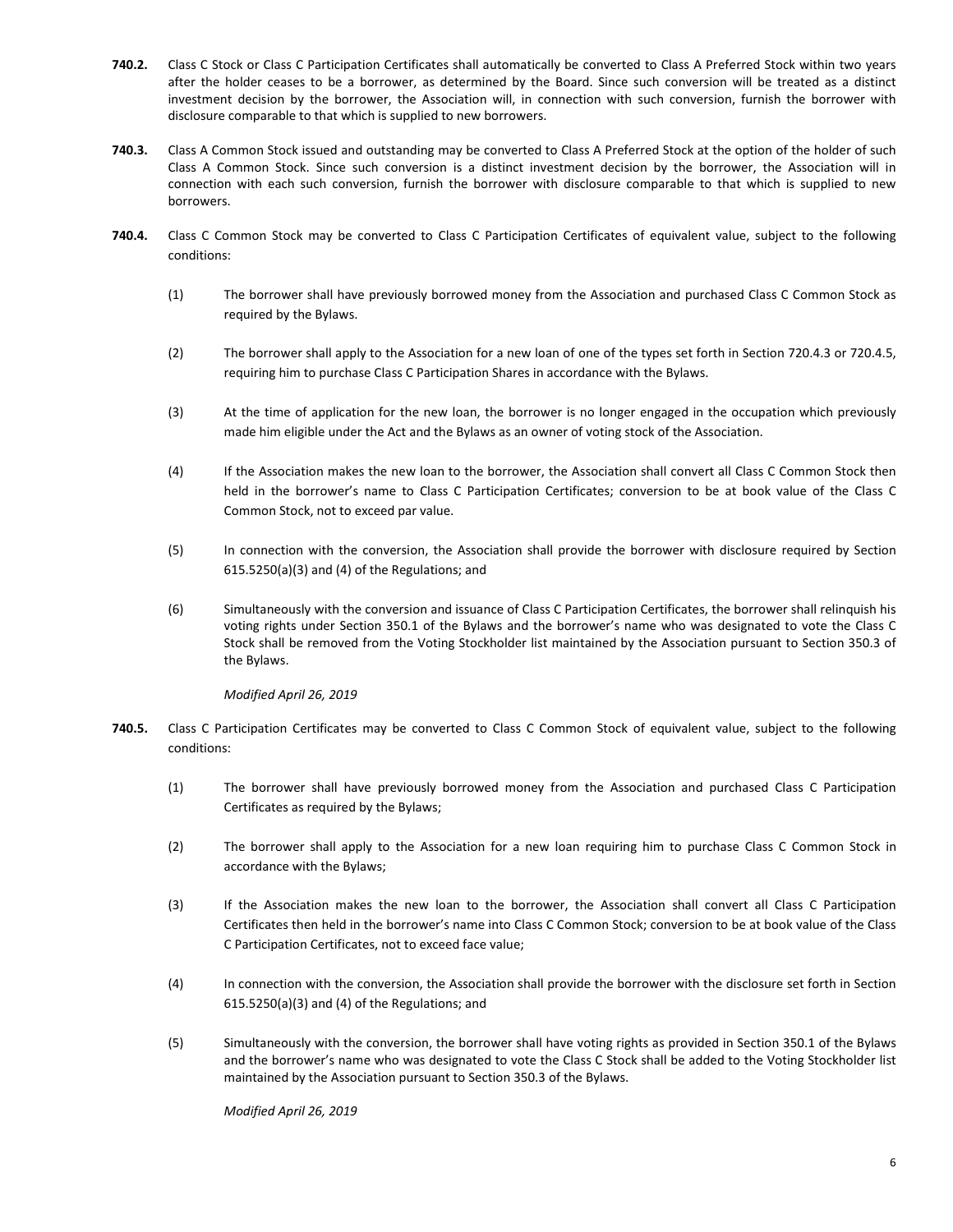#### **750. Retirements**

- **750.1.** Subject to the Regulations, Class A Common Stock, Class B Common Stock and Class B Participation Certificates shall be retired in ways that come within the meaning of "the ordinary course of business" as defined by the Regulations.
- **750.2.** Subject to Section 615.5280 of the Regulations, when the debt of a borrower is in default, the Association may, but is not required to, order the retirement of any stock or participation certificates held by the borrower and the application of the proceeds thereof against the borrower's indebtedness to the Association. Any such retirement and application of proceeds shall be after notice to the borrower consistent with Section 615.5280(f) of the Regulations and after similar retirement and application of surplus account allocations and equity reserve, if any, owned by the borrower and pledged to the Association.
- **750.3.** Subject to the Act and the Regulations, at any time upon the death of any stockholder who is a borrower of the Association, and after receipt of written request from the borrower's legal representative, the Board in its sole discretion and upon such terms for method, determination of value and time of payment as the Board by resolution deems appropriate, may retire all or any portion of any stock, participation certificates, surplus allocations or other equities held by or in the name of the borrower (with the exception of Class A Common Stock and Class B equities, stock and participation certificates, which are retired in the "ordinary course of business", as defined by the Regulations).

#### **760. Impairment**

- **760.1.** Any losses suffered by the Association shall first be applied against unallocated surplus as reflected on the books of the Association. To the extent that such losses exceed unallocated surplus, resulting in an impairment of the Association's allocated surplus or capital stock, such losses shall be allocated in accordance with Section 840.3.
- **760.2.** Impaired stock and participation certificates shall be restored in the sequence provided in Section 840.2 until each share of stock and unit of participation certificates has a book value equal to its par or face value, respectively.

# **770. Distribution on Liquidation**

In the event of the liquidation or dissolution of the Association, any assets of the Association remaining after payment or retirement of all liabilities shall be distributed to the holders of the outstanding stock and participation certificates in the following order of priority:

- (a) *First*, to the holders of Class A Preferred and Class D Preferred Stock until an amount equal to the aggregate par value of all shares of said stock then issued and outstanding has been distributed to such holders;
- (b) *Second*, to the holders of Class A Common Stock, Class B Common Stock, Class C Common Stock, Class B Participation Certificates and Class C Participation Certificates, pro rata in proportion to the number of shares or units of each such class of stock or participation certificates then issued and outstanding, until an amount equal to the aggregate par value or face amount of all such shares or units has been distributed to such holders;
- (c) *Third*, to the holders of allocated surplus evidenced by qualified written notices of allocation until an amount equal to the aggregate amount of such notices has been distributed;
- (d) *Fourth*, to the holders of allocated surplus evidenced by nonqualified written notices of allocation until an amount equal to the aggregate amount of such notices has been distributed;
- (e) *Fifth*, all unallocated surplus accrued after January 1, 1995 (the effective date of this bylaw amendment), shall be distributed to past and present Patrons on a patronage basis; and
- (f) *Sixth*, any remaining assets of the Association after such distribution shall be distributed ratably to the holders of all classes of stock and participation certificates.

All distributions to the holders of any class of stock and/or participation certificate holders shall be made pro rata in proportion to the number of shares or units of such class of stock or participation certificates held by such holders. All distributions to holders of allocated surplus shall be made in the order of year of issuance, and pro-rata by year of issuance.

# **780. Lien and Security Interest**

Except with respect to stock held by a Farm Credit System institution, the purchaser of all stock and/or participation certificates shall be deemed to have granted to the Association, PCA and FLCA, and the Association, PCA and FLCA, as applicable, shall have, a first lien and security interest on all allocated surplus, stock and participation certificates in the Association owned by such borrower as additional collateral for any indebtedness of the borrower to the Association, PCA and FLCA.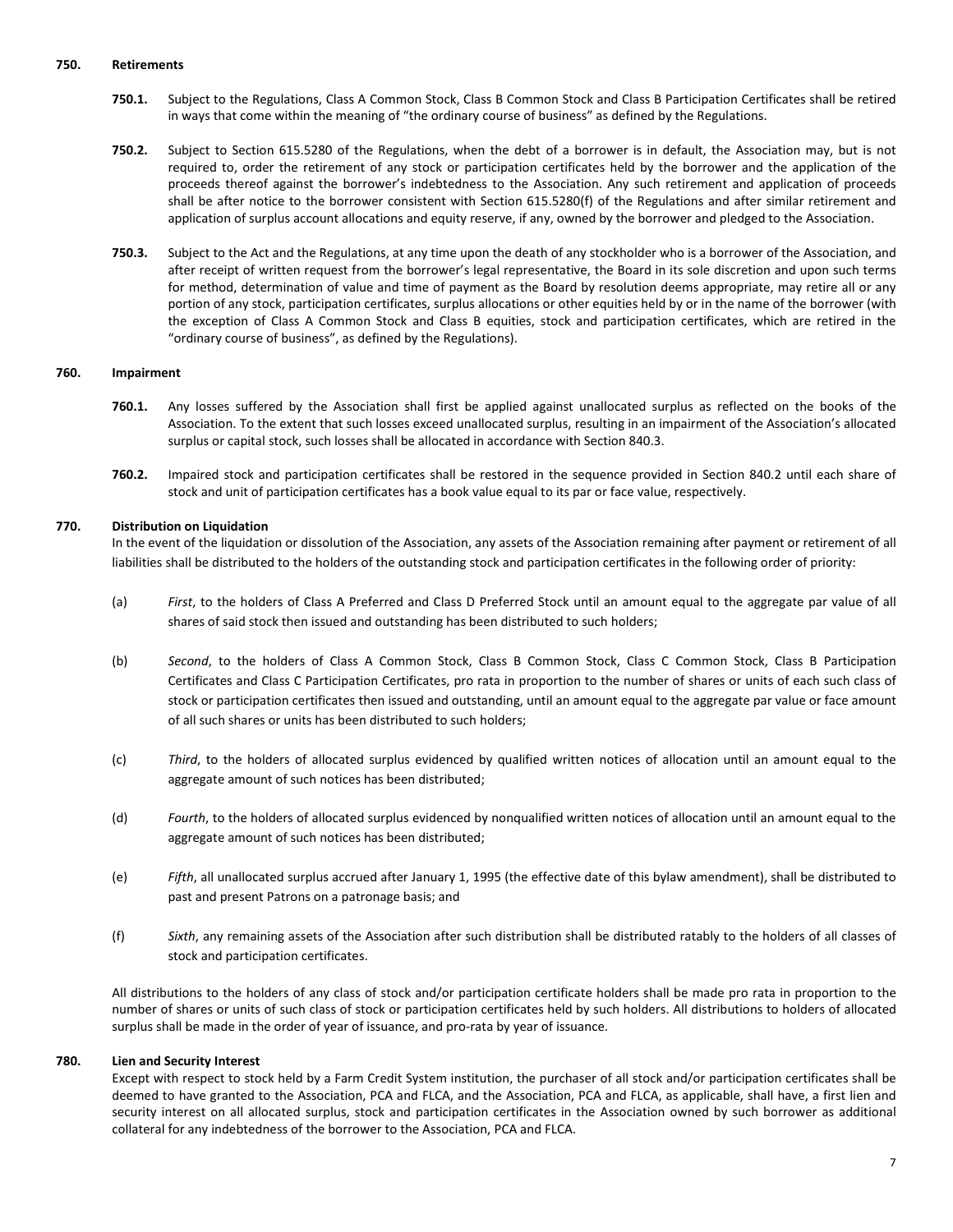#### **785. Amendment to Capitalization Bylaws and Issuance of Preferred Stock**

Any amendment to Articles VII and VIII of these Bylaws or to the capitalization bylaws of FLCA or PCA, other than those of a strictly technical nature not affecting substantive rights, shall not become effective unless approved by Voting Stockholders at a duly authorized meeting of Members. Any amendment authorizing the issuance of preferred stock shall not become effective unless approved by a majority of the shares of each class of equities affected by the preference, voting as a class, whether or not such classes are otherwise authorized to vote.

# **795. Similar Entity Participations**

As provided in Regulation § 613.3300, the Association shall have the authority, with Board approval, to purchase a participation interest in a loan to a "similar entity" (as defined in said Regulation) not to exceed of 25%, of its total capital.

*Adopted June 2004*

# **ARTICLE VIII – EARNINGS, SURPLUS, DIVIDENDS, PATRONAGE DISTRIBUTIONS**

# **800. Capitalization Plan**

The Board shall adopt, maintain, and amend from time to time, as the Board deems appropriate, a capitalization plan ("Plan") for the Association. The Plan shall be designed to enable the Association to meet the capital adequacy standards established in the Regulations. Subject to these Bylaws, the capitalization plan shall provide for, among other things, the manner in which the Association's stock, participation certificates and allocated equities shall be issued, transferred, and retired. In connection with the Plan, no dividends shall be cumulated.

# **810. Interest Rates**

The Board shall authorize such interest rates or interest rate programs for use by the Association as are determined to be within the lending standards prescribed by the FCB. It shall be the objective of the Association to provide the types of credit needed by eligible borrowers, at a reasonable cost, on a sound business basis, taking into account the marginal cost of money to the Association, necessary reserves and expenses to the Association, and the services provided to borrowers and Members.

# **820. Surplus Accounts**

As contemplated in the Plan, the Association shall create an unallocated surplus account and an allocated surplus account. The Association shall maintain the unallocated surplus account and, subject to Section 830.1, may maintain the allocated surplus account. The minimum aggregate amount of these two accounts shall be determined by the Board. At the end of any fiscal year, if the surplus accounts otherwise would be less than the minimum amount determined by the Board as necessary to maintain adequate capital reserves to meet the requirements of any general financing agreement or other commitments of the Association, the Association shall apply earnings for the year to the unallocated surplus account in such amounts as may be determined necessary by the Board.

# **830. Allocated Surplus Account**

- **830.1.** As contemplated in the Plan, the Association shall create and, subject to the Regulations and Association policy, shall maintain an allocated surplus account consisting of earnings held therein and allocated to borrowers on a patronage basis pursuant to Section 860. Allocated surplus may be issued as either "qualified written notices of allocation" or "non-qualified written notices of allocation," or both, as those terms are defined under Internal Revenue Code ("Code") Section 1388:
	- (a) All allocations in the form of qualified written notices of allocation shall be issued in annual series and shall be identified by the year of issuance. Each such series shall be retired fully or on a pro rata basis, only at the discretion of the Board, in order of issuance by year as funds are available.
	- (b) All allocations in the form of non-qualified written notices of allocation shall be issued in annual series and identified by the year of issuance. Each annual series may be subdivided between two or more classes. Each such series, or class thereof, shall be retired in the discretion of the Board.

Only those persons to which allocated surplus may be issued may own such allocated surplus. Notice of allocations to evidence the amount of earnings distributed to each Patron shall be given to all participants. In the event of a net loss for any fiscal year, such allocated surplus account shall be subject to impairment in the order specified in Section 840.3, and on the basis of latest allocations first.

**830.2.** The Association, PCA and FLCA, as applicable, shall have a first lien and security interest on all surplus account allocations owned by any borrowers, and all distributions thereof, as additional collateral for such borrowers' indebtedness to the Association, PCA and FLCA.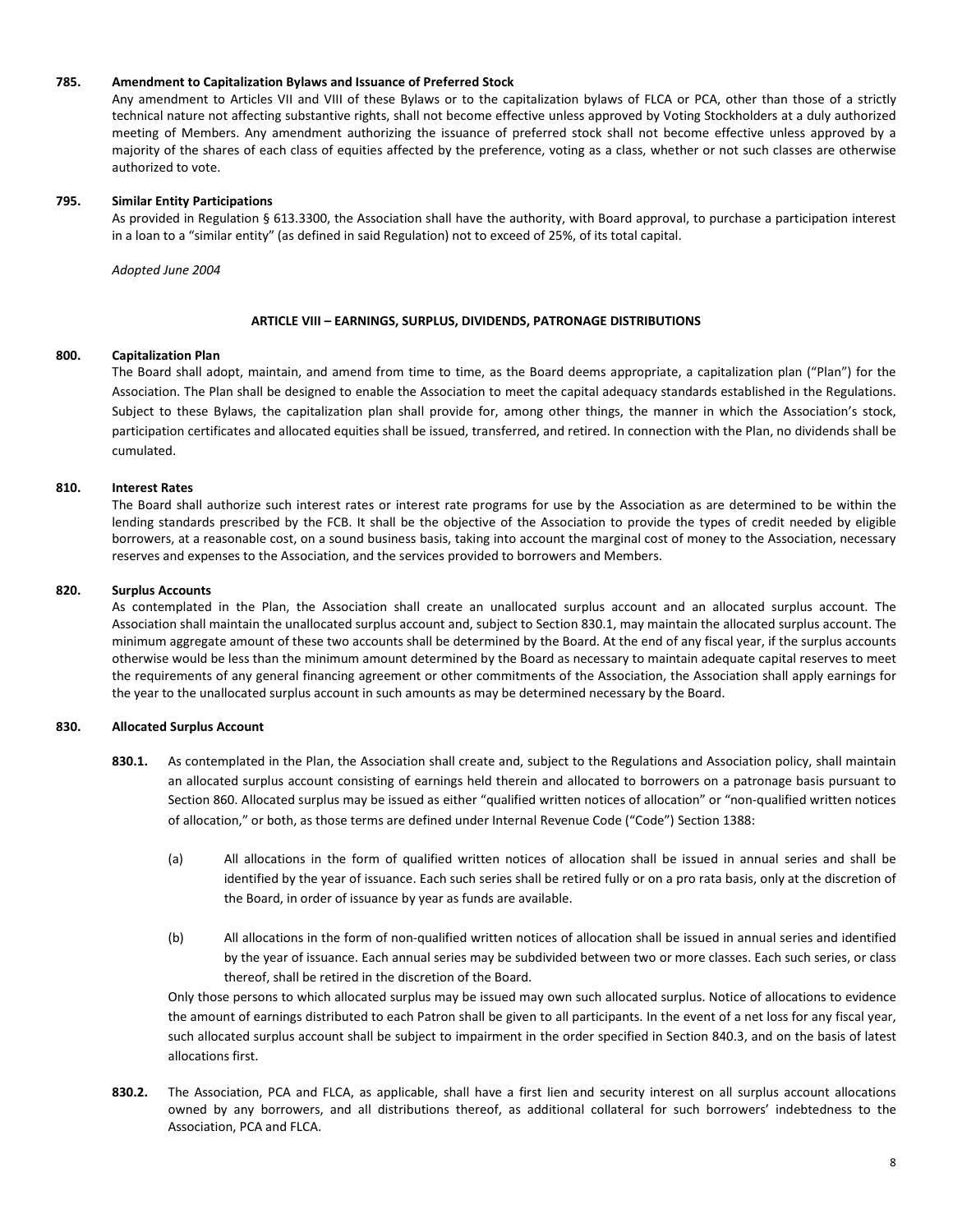- **830.3.** When the debt of a borrower is in default or is in the process of final liquidation by payment or otherwise, the Association, upon approval of the Board, may order any and all surplus account allocations owned by such borrower to be applied against the indebtedness based on its fair value. Any such retirement and application of surplus account allocations to indebtedness shall be before similar retirement and application of equity reserve, if any, and capital stock owned by the borrower.
- **830.4.** Any surplus allocated to a borrower after October 5, 1988 shall be retired at the sole discretion of the Board. There is no express or implied right granted to a Patron to have such allocated surplus retired upon request.
- **830.5.** Upon approval of the Board, any retirement of allocated surplus may be paid, oldest allocations first, in cash, in other forms of available equities or applied against any of the Patron's indebtedness to the Association, PCA and FLCA in accordance with Section 830.3. In no event shall such retirement reduce the Association's permanent capital below the minimum required by the Regulations. Retirements of less than the full amount of allocations issued in the same series shall be on a pro rata basis. Any part of a surplus allocated distribution in stock to one Patron that is less than the par amount of one share may be held by the Association and included with subsequent distributions.
- **830.6.** All qualified notices of allocation shall satisfy the definition of a "qualified written notice of allocation" as defined in Section 1388 Code. All non-qualified notices of allocation shall satisfy the definition of a "non-qualified written notice of allocation" as also defined in Section 1388 of the Code.
- **830.7.** A record of the holders of allocated surplus shall be kept and maintained by the Association. Allocations of "qualified" amounts will be maintained separately from allocations of "non-qualified" amounts. Such surplus accounts shall be transferable only to the Association or to an eligible Member of the Association in the manner established by the Board, and no transfer thereof shall be binding upon the Association unless so transferred on the books of the Association.

# **840. Application of Earnings or Losses**

- **840.1.** As soon as practicable after the end of each accounting period, the Association shall (i) determine the net earnings of the Association for such period before the provision for income taxes ("Net Earnings"); (ii) the amount thereof which constitutes net earnings from Patronage Business (as defined below); and (iii) the amount thereof which constitutes net earnings from other business ("other business").
- **840.2.** Any Net Earnings determined pursuant to Section 840.1 shall be applied in the following order of priority:
	- (a) *First*, the restoration of the amount of the impairment, if any, of Class A Preferred and Class D Preferred Stock issued and outstanding, if any, until such stock is no longer impaired;
	- (b) *Second*, to the restoration of the amount of the impairment, if any, of Class A Common Stock, Class B Common Stock, Class C Common Stock and Class B and Class C Participation Certificates issued and outstanding, until such stock and equities are no longer impaired;
	- (c) *Third*, to the restoration of the amount of impairment, if any, of allocated surplus in the reverse order of such impairment.
	- (d) *Fourth*, to an unallocated surplus contingency reserve, if deemed necessary by the Board;
	- (e) *Fifth*, for payment of dividends on stock in accordance with these Bylaws if authorized by the Board;

The amounts so applied under subsections (a) through (d) above shall be treated as coming first from Net Earnings from other business and then from Net Earnings from Patronage Business. The amount so applied under subsection (e) shall be treated as coming from Net Earnings from Patronage Business and Net Earnings from other business on a pro-rata basis.

After the applications above, any remaining Net Earnings (to the extent attributable to Patronage Business) may be distributed as patronage refunds under Section 860 hereof, which refunds may be paid in the form of allocated surplus, stock, cash or any combination of the above; any remaining Net Earnings from "other business" may be utilized to pay or provide for income taxes or credited to unallocated surplus.

**840.3.** All net losses determined pursuant to Section 840.1 ("Net Loss"), to the extent the Net Loss exceed unallocated surplus, shall, in the Board's discretion and in proportions as determined by the Board (except as may be otherwise provided in the Act), be either (i) retained as an unallocated deficit, or (ii) treated as impairing allocated surplus and stock in the following order: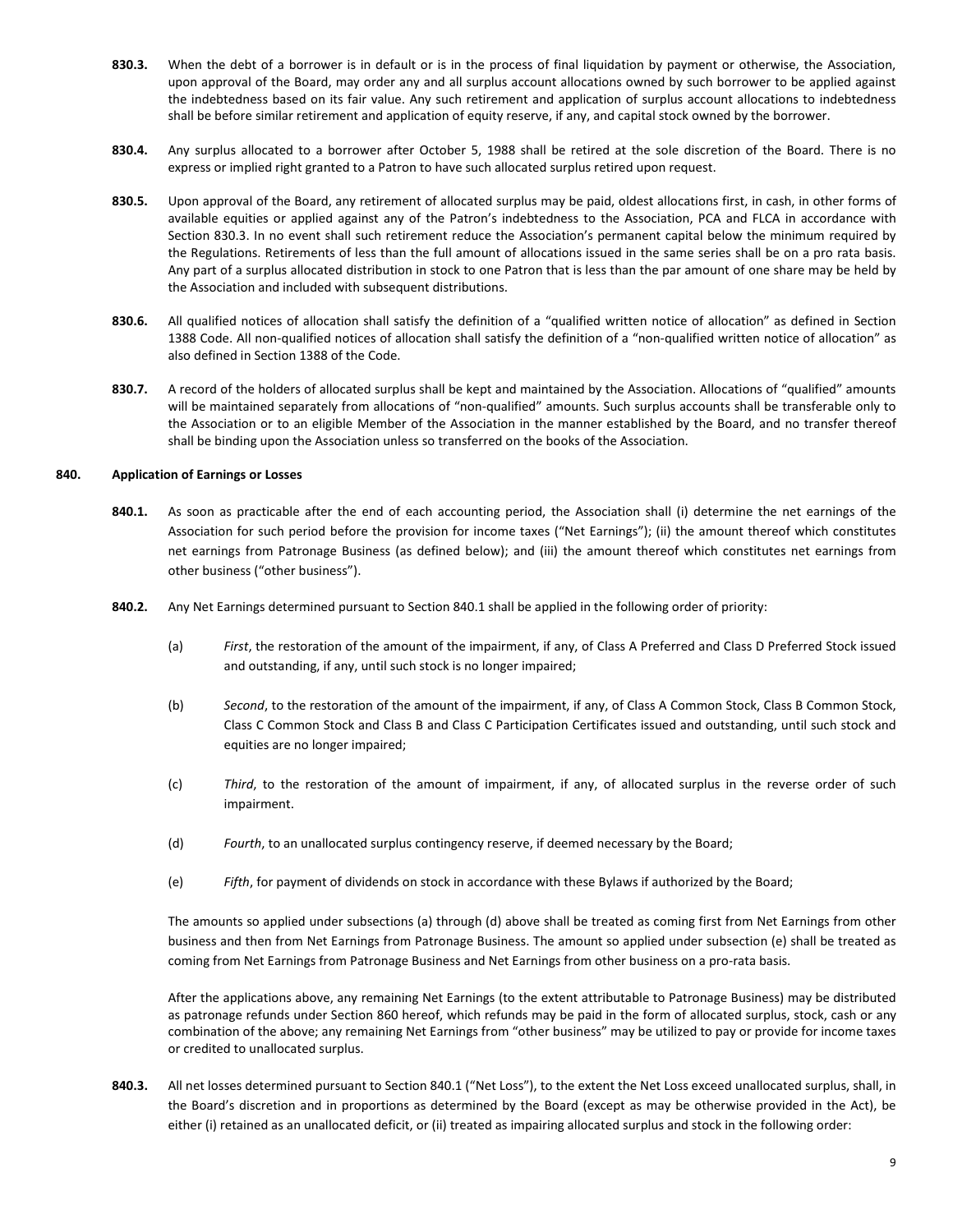- (a) *First*, impairment of allocated surplus evidenced by nonqualified written notices of allocation retained surplus in the reverse order of year of issuance and pro-rata by year of issuance, until such allocated surplus is fully impaired;
- (b) *Second*, impairment of allocated surplus evidenced by nonqualified written notices of allocation allocated surplus in the reverse order of year of issuance and pro-rata by year of issuance, until such allocated surplus is fully impaired;
- (c) *Third*, impairment of allocated surplus evidenced by qualified written notices of allocation in the reverse order of year of issuance and pro-rata by year of issuance, until such allocated surplus is fully impaired;
- (d) *Fourth*, Class A Common Stock, Class B Common Stock, Class C Common Stock and Class B Participation Certificates and Class C Participation Certificates issued and outstanding, pro rata until such stock and participation certificates are fully impaired;
- (e) *Fifth*, Class A Preferred and Class D Preferred Stock issued and outstanding, if any.

Impairments shall be considered as being applied pro rata to each share and/or unit outstanding in the class. In the event the Association sustains a loss for any fiscal year in any earnings pool, the Association may at the discretion of the board or directors (a) carry such loss forward to subsequent years within such earnings pool, or (b) apportion such loss among the Patrons participating in such earnings pool on a cooperative basis and recoup the amount due from each Patron by offsetting it, in whole or in part, against patronage due such Patron in future years or against written notices of allocation of such Patron or (c) offset the loss attributable to such earnings pool against the net earnings attributable to other earnings pools in accordance with Code Section 1388(j) including notification to Patrons required by such Code Section.

*Adopted June 2004*

# **850. Dividends**

- **850.1.** When approved by the Board in accordance with the Regulations, dividends may be paid on the capital stock and participation certificates of the Association, as the Board may determine by resolution; provided, however, that no dividend rate shall exceed twenty percent (20%) of the par value of the respective capital stock and participation certificates. Such dividends may be paid solely on Class A Preferred and Class D Preferred Stock, or on all classes of stock and participation certificates. Subject to the provisions herein, the rate of dividends paid on Class A Preferred Stock for any fiscal year may not be less than the rate of dividend paid on Classes A, B or C Common Stock or participation certificates for such year. The rate of dividends on Class D Preferred Stock and Class A Preferred Stock shall be determined by the Board but shall not be greater than twenty percent per annum. The rate of dividends on Class A, B and C Common Stock and participation certificates shall be at the same rate per share. Notwithstanding the foregoing, dividends shall not be paid on common stock and participation certificates in any year with respect to which the Association has obligated itself to distribute patronage under Section 860.
- **850.2.** Dividends may be paid to holders of record on the effective date of declaration or at such previous date as may be set by the Board by resolution.
- **850.3.** Dividends on capital stock and participation certificates may be paid in cash. Class A Preferred or Class D Preferred, or partly in cash and partly in such stock, except that dividends on capital stock held by a Farm Credit System institution shall be paid in cash. Any part of such dividends to one owner payable in stock that is less than \$5.00 may be distributed in cash or held by the Association and cumulated with subsequent dividends, until the retained dividends equal \$5.00 so that the dividends may be distributed as one whole share of Class A Preferred or Class D Preferred Stock.
- **850.4.** Dividends on subsequently authorized stock shall be paid in accordance with, and subject to, the resolution of stockholders authorizing the issuance of such stock.
- **850.5.** Notwithstanding other provisions of this Section, no dividend may be declared if permanent capital would be reduced by payment of said dividend, unless the Association, after recording the liability, will meet the capital adequacy standards.

#### **860. Patronage Distributions**

**860.1.** Prior to the beginning of each fiscal year, the Board, by resolution (the "Obligating Resolution"), may obligate the Association to distribute to Patrons the available consolidated net earnings of the Association, PCA and FLCA from business done with or for Patrons on a patronage basis ("Patronage Business") as computed under Generally Accepted Accounting Principles. For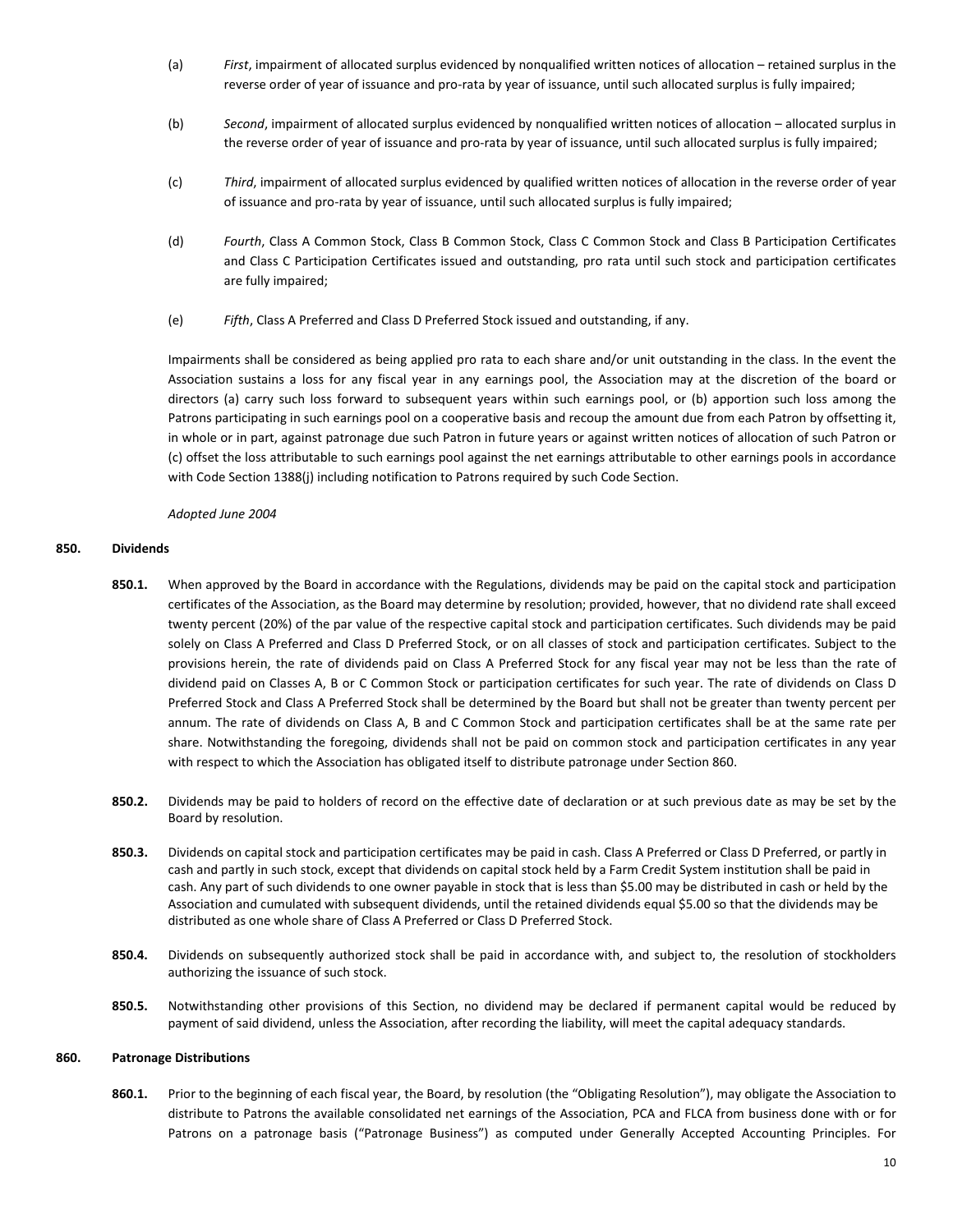purposes of this Article VIII and Section 770, Patrons include those individuals or entities who borrow or purchase services from the Association, PCA or FLCA, and other financial institutions who participate/sell loans to the Association, PCA or FLCA, as specifically identified in the Obligating Resolution. All business and transactions done with or for Patrons shall be presumed to be Patronage Business unless the Association identifies the particular business or transaction in advance as not being done with the Patron on a patronage basis. Business and transactions so identified shall be included among "other business." All Patronage Business between the Association and Patrons shall be subject to and shall include as part of its terms, whether the same has been expressly referred to in said transaction or not, the provisions of this Article VIII of the Bylaws of this Association.

# *Adopted June 2004*

**860.2.** All patronage distributions shall be in the proportion that the amount of interest and other income earned by the Association, PCA and FLCA from each Patron with respect to Patronage Business bears to the total interest and other income earned by the Association, PCA and FLCA from all Patronage Business during the fiscal year, except that another proportionate patronage basis may be used with approval of the Board. The Association may establish earnings pools for the payment of patronage distributions on a rational and equitable basis such that each Patron receives that Patron's fair share of the earnings of the Association, PCA and FLCA and bears that Patron's fair share of the expenses of the Association, PCA and FLCA. The Board shall retain discretion not to pay patronage distributions on one or more of such earnings pools, provided that the Board exercises that discretion by passing appropriate Board resolutions before the beginning of the fiscal year for which patronage distributions will not be paid on one or more earnings pools and provided further that all Patrons are treated fairly and equitably.

# *Adopted June 2004*

**860.3.** Net Earnings from Patronage Business available for patronage distributions shall include those earnings remaining after first making the applications as required in Section 840.2. Such earnings may be further reduced by an amount allocated for the payment of dividends on Association equities as authorized by these Bylaws and the Board, the transfer to unallocated surplus of the amount, if any, established by the capitalization plan, and the provision of an amount for income taxes (if necessary). The Board, in its resolution, may establish a minimum level of available earnings and if the available earnings fall below this level, no patronage distribution will be made.

#### *Adopted June 2004*

**860.4.** If the Association will meet its capital adequacy standards after making the patronage distributions, the patronage distributions may be in cash, authorized stock of the Association, allocations of earnings retained in an allocated surplus account, or any one or more of such forms of distribution. Patronage distributions of the Association's earnings may be paid on either a qualified or non-qualified basis, or a combination of both, as determined by the Board. All qualified notices of allocated surplus shall satisfy the definition of a "qualified written notice of allocation" as defined in Section 1388 of the Code. All non-qualified notices of allocated surplus shall satisfy the definition of a "non-qualified written notice of allocation" as set forth in Section 1388 of the Code. Any part of a patronage distribution in Class A Preferred or Class D Preferred Stock to one borrower that is not a multiple of \$5.00 may be distributed in cash or held by the Association for the borrower and included in a subsequent distribution.

#### *Adopted June 2004*

- **860.5.** If a borrower is in default, any part of the patronage distribution to that borrower, except for the minimum required cash portion, may, at the discretion of the Association, be applied against the borrower's indebtedness to the Association, PCA and FLCA.
- **860.6.** In the event that the total patronage distribution to a Patron is less than the minimum amount as determined annually by the Board, prior to the end of the taxable year, such distribution may be (i) paid entirely in cash, (ii) applied to the Patron's indebtedness; or (iii) be retained by the Association.

Each person who hereafter applies for and is accepted to membership in this Association and each Member of this Association on the effective date of this bylaw who continues as a Member after such date shall, by such act alone, consent that the amount of any distributions with respect to his patronage, which are made in, or evidenced by, qualified written notices of allocation (as defined in Code Section 1388), including patronage allocations of surplus account and patronage refunds paid in stock of the Association, and which are received by the Member from the Association, will be taken into account (as income) by